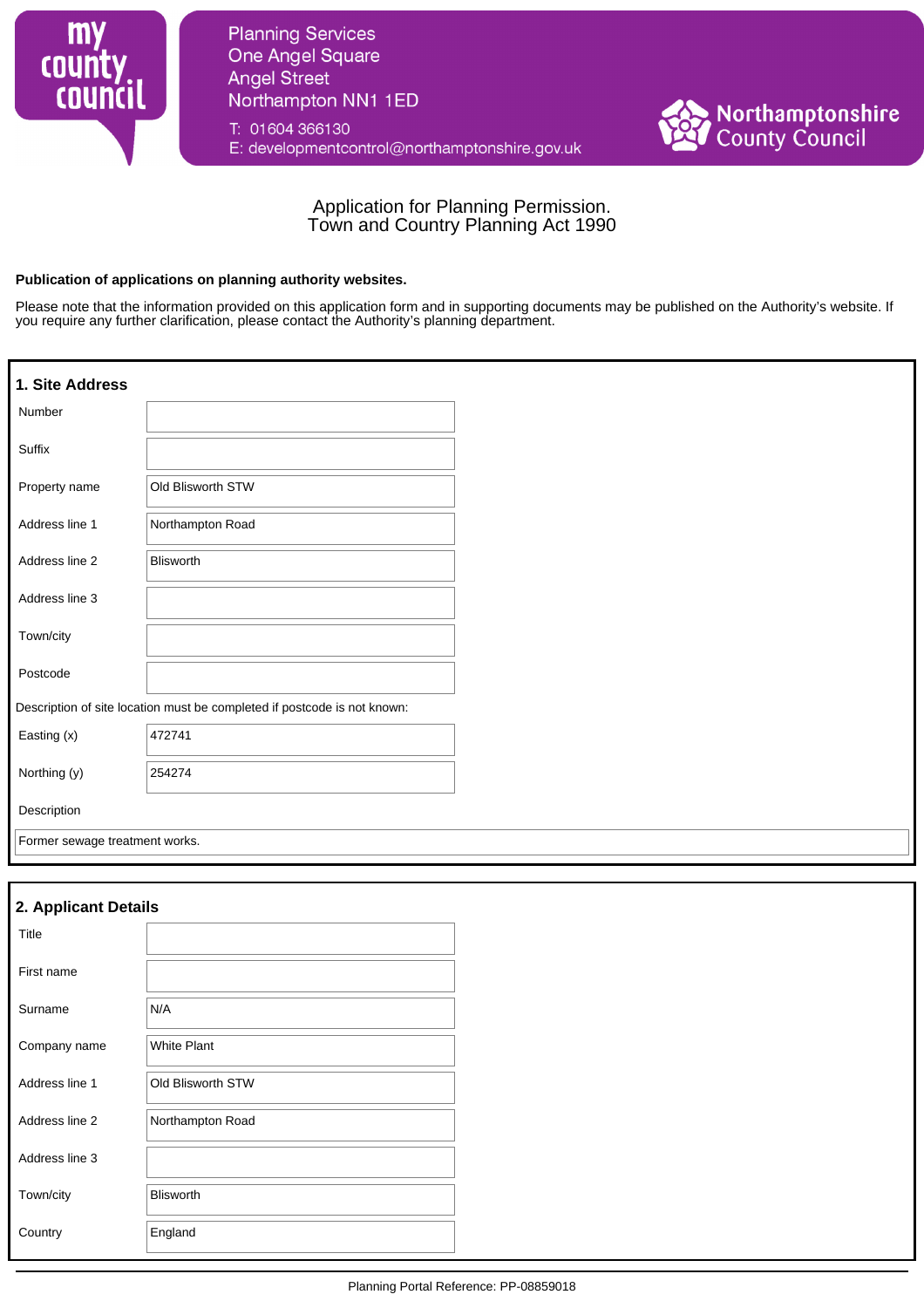| 2. Applicant Details                                |            |
|-----------------------------------------------------|------------|
| Postcode                                            |            |
| Are you an agent acting on behalf of the applicant? | ■ Yes © No |
| Primary number                                      |            |
| Secondary number                                    |            |
| Fax number                                          |            |
| Email address                                       |            |
|                                                     |            |

#### **3. Agent Details**

| Title            | Mr                     |
|------------------|------------------------|
| First name       | Thomas                 |
| Surname          | Cox                    |
| Company name     | <b>GP Planning Ltd</b> |
| Address line 1   | iCon Innovation Centre |
| Address line 2   | Eastern Way            |
| Address line 3   |                        |
| Town/city        | Daventry               |
| Country          | United Kingdom         |
| Postcode         | <b>NN11 0QB</b>        |
| Primary number   |                        |
| Secondary number |                        |
| Fax number       |                        |
| Email            |                        |
|                  |                        |

| 4. Site Area                                                            |          |      |  |  |
|-------------------------------------------------------------------------|----------|------|--|--|
| What is the measurement of the site area?<br>(numeric characters only). |          | 0.40 |  |  |
| Unit                                                                    | Hectares |      |  |  |

## **5. Description of the Proposal**

Please describe details of the proposed development or works including any change of use.

If you are applying for Technical Details Consent on a site that has been granted Permission In Principle, please include the relevant details in the description below.

The proposed construction of an inert waste recycling facility.

Has the work or change of use already started? No was also seen to the work of change of use already started?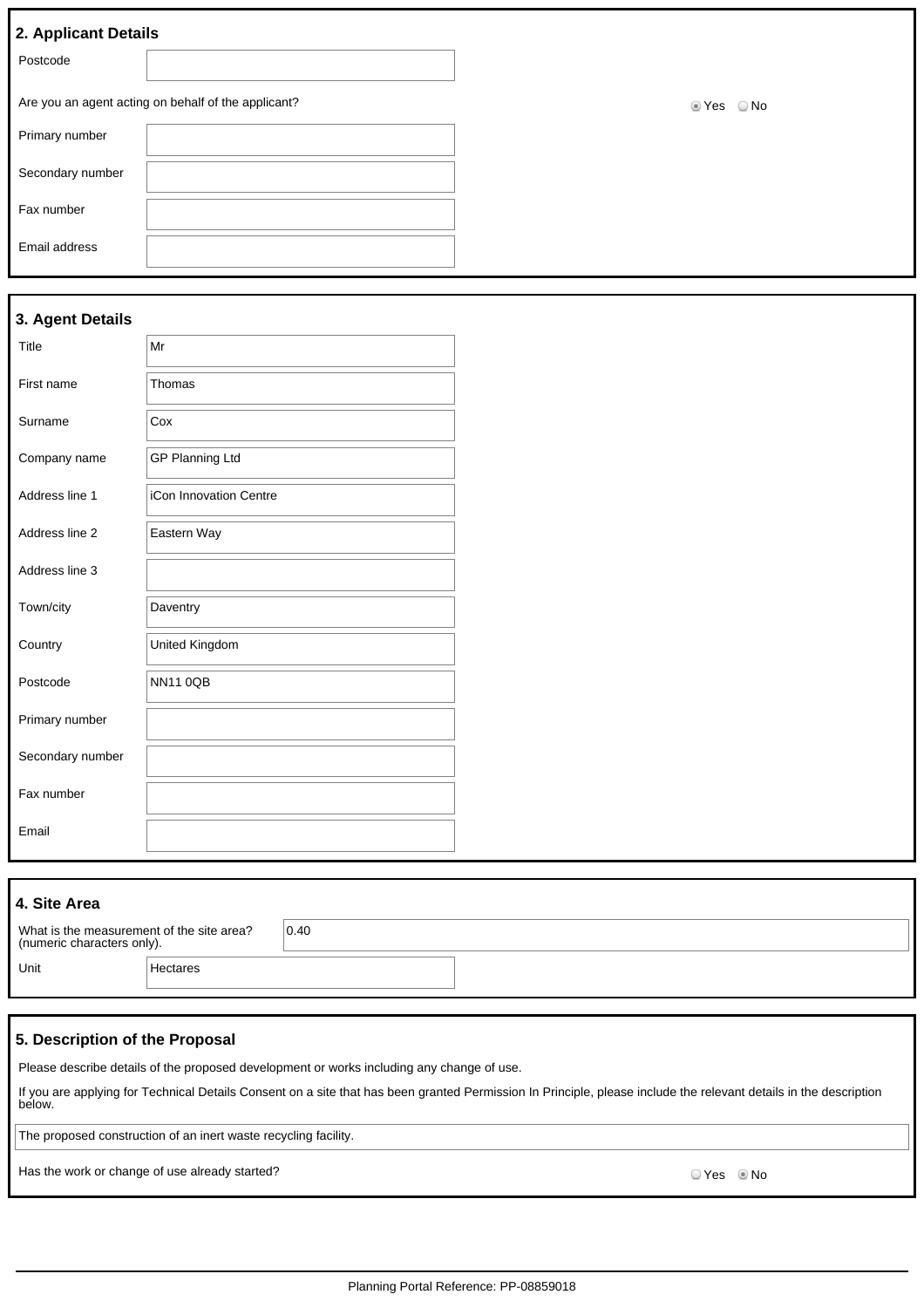## **6. Existing Use**

| 6. Existing Use                                                                                                                                |            |  |
|------------------------------------------------------------------------------------------------------------------------------------------------|------------|--|
| Please describe the current use of the site                                                                                                    |            |  |
| Former sewage treatment works.                                                                                                                 |            |  |
| Is the site currently vacant?                                                                                                                  | ○ Yes ◎ No |  |
| Does the proposal involve any of the following? If Yes, you will need to submit an appropriate contamination assessment with your application. |            |  |
| Land which is known to be contaminated                                                                                                         | ○ Yes ◎ No |  |
| Land where contamination is suspected for all or part of the site                                                                              | ○ Yes ◎ No |  |
| A proposed use that would be particularly vulnerable to the presence of contamination                                                          | ○ Yes ◎ No |  |
|                                                                                                                                                |            |  |
|                                                                                                                                                |            |  |
| 7. Materials                                                                                                                                   |            |  |
| Does the proposed development require any materials to be used externally?                                                                     | ○ Yes ◎ No |  |
|                                                                                                                                                |            |  |
| 8. Pedestrian and Vehicle Access, Roads and Rights of Way                                                                                      |            |  |
| Is a new or altered vehicular access proposed to or from the public highway?                                                                   | ○ Yes ◎ No |  |
| Is a new or altered pedestrian access proposed to or from the public highway?                                                                  | ○ Yes ◎ No |  |

Do the proposals require any diversions/extinguishments and/or creation of rights of way? <br>
O Yes No

## **9. Vehicle Parking**

Does the site have any existing vehicle/cycle parking spaces or will the proposed development add/remove any parking spaces? O Yes <sup>O</sup> No

Are there any new public rights of way to be provided within or adjacent to the site? <br>
O Yes No

## **10. Trees and Hedges**

| Are there trees or hedges on the proposed development site?                                                                                                                                 | ○ Yes ◎ No |      |
|---------------------------------------------------------------------------------------------------------------------------------------------------------------------------------------------|------------|------|
| And/or: Are there trees or hedges on land adjacent to the proposed development site that could influence the<br>development or might be important as part of the local landscape character? | t Yes ⊚    | ⊙ No |

If Yes to either or both of the above, you may need to provide a full tree survey, at the discretion of your local planning authority. If a tree survey is<br>required, this and the accompanying plan should be submitted alongs **Recommendations'.**

## **11. Assessment of Flood Risk**

| Is the site within an area at risk of flooding? (Check the location on the Government's Flood map for planning. You<br>should also refer to national standing advice and your local planning authority requirements for information as<br>necessary.) | ⊙ Yes … ® No |  |
|-------------------------------------------------------------------------------------------------------------------------------------------------------------------------------------------------------------------------------------------------------|--------------|--|
| If Yes, you will need to submit a Flood Risk Assessment to consider the risk to the proposed site.                                                                                                                                                    |              |  |
| Is your proposal within 20 metres of a watercourse (e.g. river, stream or beck)?                                                                                                                                                                      | ⊙ Yes … ® No |  |
| Will the proposal increase the flood risk elsewhere?                                                                                                                                                                                                  | ⊙ Yes … ® No |  |
| How will surface water be disposed of?                                                                                                                                                                                                                |              |  |
| Sustainable drainage system                                                                                                                                                                                                                           |              |  |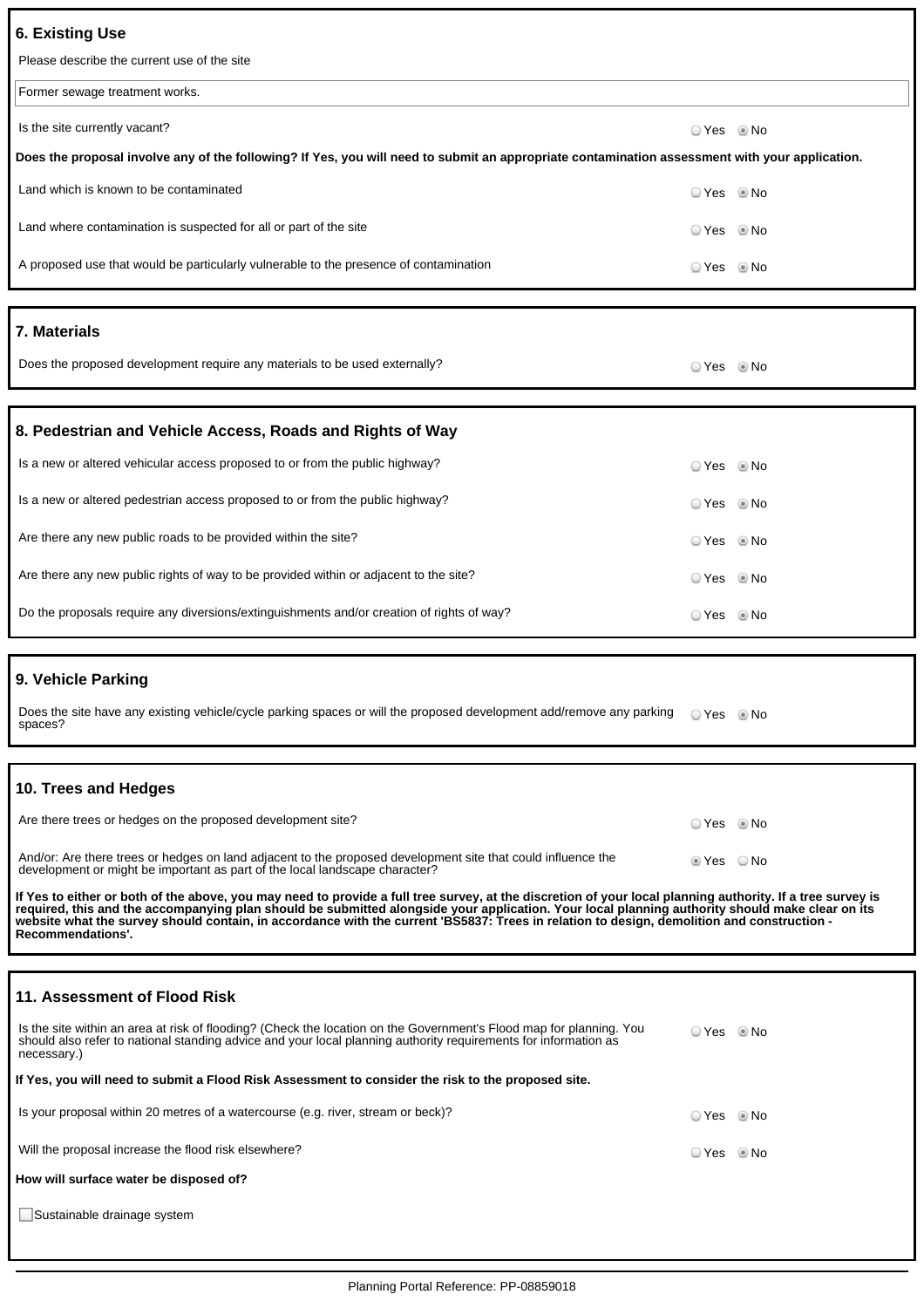| 11. Assessment of Flood Risk                                                                                                                                                                                                                                                     |
|----------------------------------------------------------------------------------------------------------------------------------------------------------------------------------------------------------------------------------------------------------------------------------|
| $\Box$ Existing water course                                                                                                                                                                                                                                                     |
| $\vee$ Soakaway                                                                                                                                                                                                                                                                  |
| Main sewer                                                                                                                                                                                                                                                                       |
| □ Pond/lake                                                                                                                                                                                                                                                                      |
|                                                                                                                                                                                                                                                                                  |
| 12. Biodiversity and Geological Conservation                                                                                                                                                                                                                                     |
| Is there a reasonable likelihood of the following being affected adversely or conserved and enhanced within the application site, or on land adjacent to<br>or near the application site?                                                                                        |
| To assist in answering this question correctly, please refer to the help text which provides guidance on determining if any important biodiversity or<br>geological conservation features may be present or nearby; and whether they are likely to be affected by the proposals. |
| a) Protected and priority species:                                                                                                                                                                                                                                               |
| ○ Yes, on the development site                                                                                                                                                                                                                                                   |
| ○ Yes, on land adjacent to or near the proposed development                                                                                                                                                                                                                      |
| © No                                                                                                                                                                                                                                                                             |

b) Designated sites, important habitats or other biodiversity features:

Yes, on the development site

Yes, on land adjacent to or near the proposed development

No

c) Features of geological conservation importance:

- Yes, on the development site
- Yes, on land adjacent to or near the proposed development

No

#### **13. Foul Sewage**

Please state how foul sewage is to be disposed of:

|                            | ີ                                                             |       |                   |
|----------------------------|---------------------------------------------------------------|-------|-------------------|
| Mains Sewer                |                                                               |       |                   |
| $\Box$ Septic Tank         |                                                               |       |                   |
| Package Treatment plant    |                                                               |       |                   |
| $\Box$ Cess Pit            |                                                               |       |                   |
| $\sqrt{\phantom{a}}$ Other |                                                               |       |                   |
| Unknown                    |                                                               |       |                   |
|                            |                                                               |       |                   |
| Other                      | N/A                                                           |       |                   |
|                            |                                                               |       |                   |
|                            | Are you proposing to connect to the existing drainage system? | ⊙ Yes | © No<br>O Unknown |

#### **14. Waste Storage and Collection**

| Do the plans incorporate areas to store and aid the collection of waste?                 |       | ⊙ Yes     ® No |
|------------------------------------------------------------------------------------------|-------|----------------|
| Have arrangements been made for the separate storage and collection of recyclable waste? |       | © Yes     ® No |
|                                                                                          |       |                |
| 15. Trade Effluent                                                                       |       |                |
| Does the proposal involve the need to dispose of trade effluents or trade waste?         | ○ Yes | © No           |

#### **16. Residential/Dwelling Units**

**Please note: This question has been updated to include the latest information requirements specified by government. Applications created before 23 May 2020 will not have been updated, please read the 'Help' to see details of how to workaround this issue.**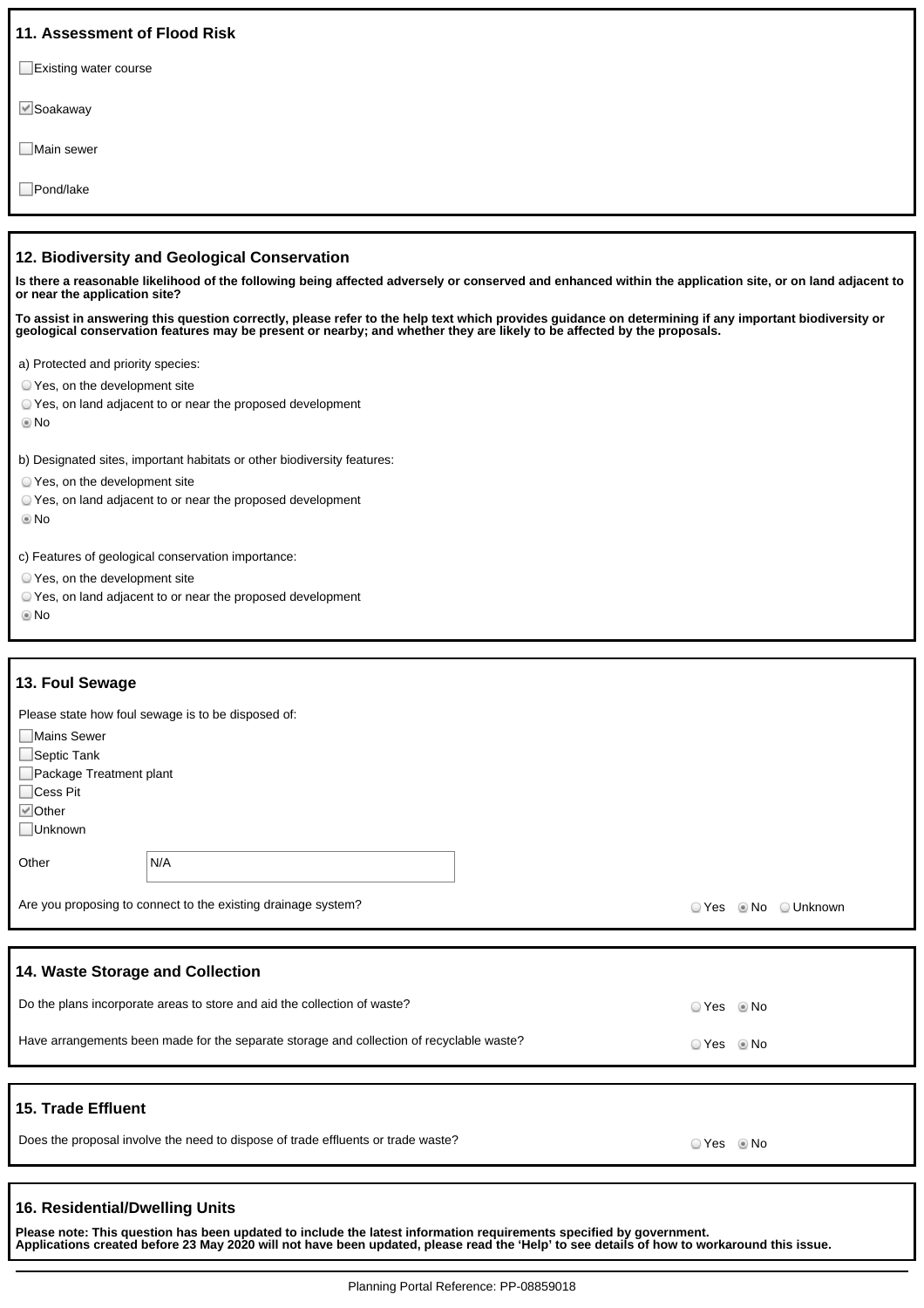#### Planning Portal Reference: PP-08859018

## **16. Residential/Dwelling Units**

# **17. All Types of Development: Non-Residential Floorspace**

Does your proposal involve the loss, gain or change of use of non-residential floorspace? Note that 'non-residential' covers ALL uses execept Use Class C3 Dwellinghouses

#### **18. Employment**

Are there any existing employees on the site or will the proposed development increase or decrease the number of employees? © Yes <sup></sup>No

Does your proposal include the gain, loss or change of use of residential units?<br>
O Yes No

## **19. Hours of Opening**

Are Hours of Opening relevant to this proposal? Are No will be a set of the No will be a set of No will be a set of No will be a set of No will be a set of No will be a set of No will be a set of No will be a set of No wil

Please add details of the of the use classes and hours of opening for each non-residential use proposed (if the relevant use class is not shown, please select 'Other' and provide details; if you do not know the hours of opening, select the use class and then select 'Unknown' in the popup box)

| Use                             | Monday to Friday                     | Saturday                                | Sunday and Bank<br>Holidays | Unknown |
|---------------------------------|--------------------------------------|-----------------------------------------|-----------------------------|---------|
| <b>Other Recycling Facility</b> | Start Time: 07:00<br>End Time: 19:00 | Start Time: 07:00<br>End Time:<br>13:00 | Start Time:<br>End Time:    |         |

| 20. Industrial or Commercial Processes and Machinery                                              |                                                  |                                                                                                                                                                                                         |                                                                                 |  |
|---------------------------------------------------------------------------------------------------|--------------------------------------------------|---------------------------------------------------------------------------------------------------------------------------------------------------------------------------------------------------------|---------------------------------------------------------------------------------|--|
| Does this proposal involve the carrying out of industrial or commercial activities and processes? |                                                  | O Yes . I No                                                                                                                                                                                            |                                                                                 |  |
| Is the proposal for a waste management development?                                               |                                                  | ie Yes ⊙No                                                                                                                                                                                              |                                                                                 |  |
|                                                                                                   | Please complete the following table              |                                                                                                                                                                                                         |                                                                                 |  |
|                                                                                                   |                                                  | The total capacity of the void in cubic metres, including<br>engineering surcharge and making no allowance for cover or<br>restoration material (or tonnes if solid waste or litres if liquid<br>waste) | Maximum annual operational through put in tonnes (or litres if<br>liquid waste) |  |
|                                                                                                   | Material recovery/recycling<br>facilities (MRFs) | 0 Tonnes                                                                                                                                                                                                | 50000 Tonnes                                                                    |  |

Please give maximum annual operational through-put of the following waste streams:

|                                         | Maximum annual operational through-put |        |  |
|-----------------------------------------|----------------------------------------|--------|--|
| Construction, demolition and excavation | 50000                                  | Tonnes |  |

**If this is a landfill application you will need to provide further information before your application can be determined. Your waste planning authority should make it clear what information it requires on its website**

## **21. Hazardous Substances**

Does the proposal involve the use or storage of any hazardous substances?  $\Box$  Yes No

O Yes <sup>O</sup> No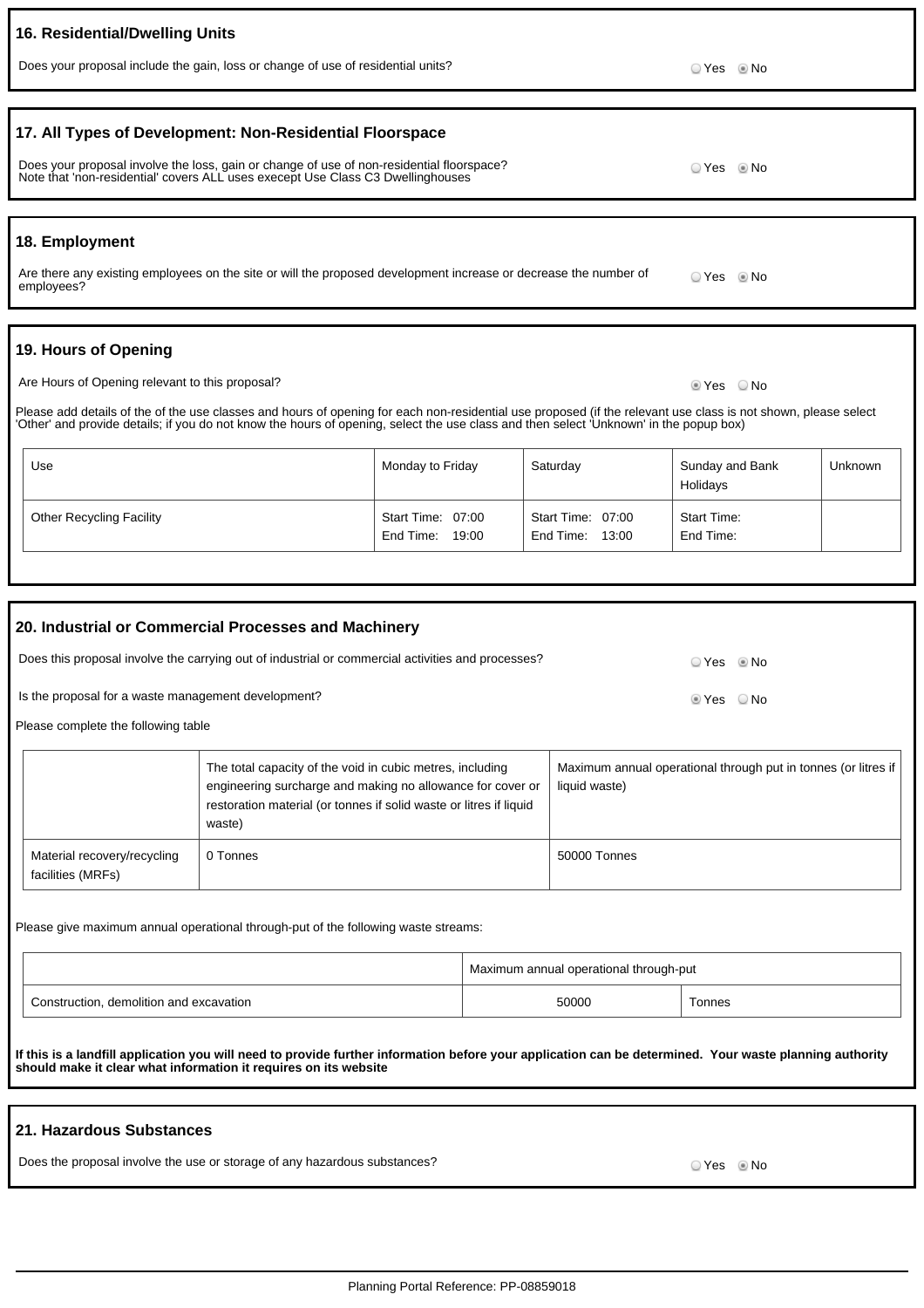| 22. Site Visit                                    |                                                                                                                                                    |  |            |      |
|---------------------------------------------------|----------------------------------------------------------------------------------------------------------------------------------------------------|--|------------|------|
|                                                   | Can the site be seen from a public road, public footpath, bridleway or other public land?                                                          |  | ○ Yes ◎ No |      |
| <b>The agent</b><br>The applicant<br>Other person | If the planning authority needs to make an appointment to carry out a site visit, whom should they contact?                                        |  |            |      |
| 23. Pre-application Advice                        | Has assistance or prior advice been sought from the local authority about this application?                                                        |  | ties ⊘     | ○ No |
| efficiently):                                     | If Yes, please complete the following information about the advice you were given (this will help the authority to deal with this application more |  |            |      |
| Officer name:                                     |                                                                                                                                                    |  |            |      |
| Title                                             | Mr                                                                                                                                                 |  |            |      |
| First name                                        |                                                                                                                                                    |  |            |      |
| Surname                                           |                                                                                                                                                    |  |            |      |
| Reference                                         |                                                                                                                                                    |  |            |      |
| Date (Must be pre-application submission)         |                                                                                                                                                    |  |            |      |
| 30/06/2020                                        |                                                                                                                                                    |  |            |      |

Details of the pre-application advice received

No in principle issue in relation to the spatial strategy.

| 24. Authority Employee/Member                                                                                                                                                                                                                                                           |       |      |
|-----------------------------------------------------------------------------------------------------------------------------------------------------------------------------------------------------------------------------------------------------------------------------------------|-------|------|
| With respect to the Authority, is the applicant and/or agent one of the following:<br>(a) a member of staff<br>(b) an elected member<br>(c) related to a member of staff<br>(d) related to an elected member                                                                            |       |      |
| It is an important principle of decision-making that the process is open and transparent.                                                                                                                                                                                               | ☉ Yes | © No |
| For the purposes of this question, "related to" means related, by birth or otherwise, closely enough that a fair-minded and<br>informed observer, having considered the facts, would conclude that there was bias on the part of the decision-maker in<br>the Local Planning Authority. |       |      |
| Do any of the above statements apply?                                                                                                                                                                                                                                                   |       |      |

#### **25. Ownership Certificates and Agricultural Land Declaration**

**CERTIFICATE OF OWNERSHIP - CERTIFICATE A - Town and Country Planning (Development Management Procedure) (England) Order 2015 Certificate under Article 14**

**I certify/The applicant certifies that on the day 21 days before the date of this application nobody except myself/the applicant was the owner\* of any part of the land or building to which the application relates, and that none of the land to which the application relates is, or is part of, an agricultural holding\*\***

**\* 'owner' is a person with a freehold interest or leasehold interest with at least 7 years left to run. \*\* 'agricultural holding' has the meaning given by reference to the definition of 'agricultural tenant' in section 65(8) of the Act.**

**NOTE: You should sign Certificate B, C or D, as appropriate, if you are the sole owner of the land or building to which the application relates but the land is, or is part of, an agricultural holding.**

Person role

The applicant

The agent

Title Mr

First name Thomas